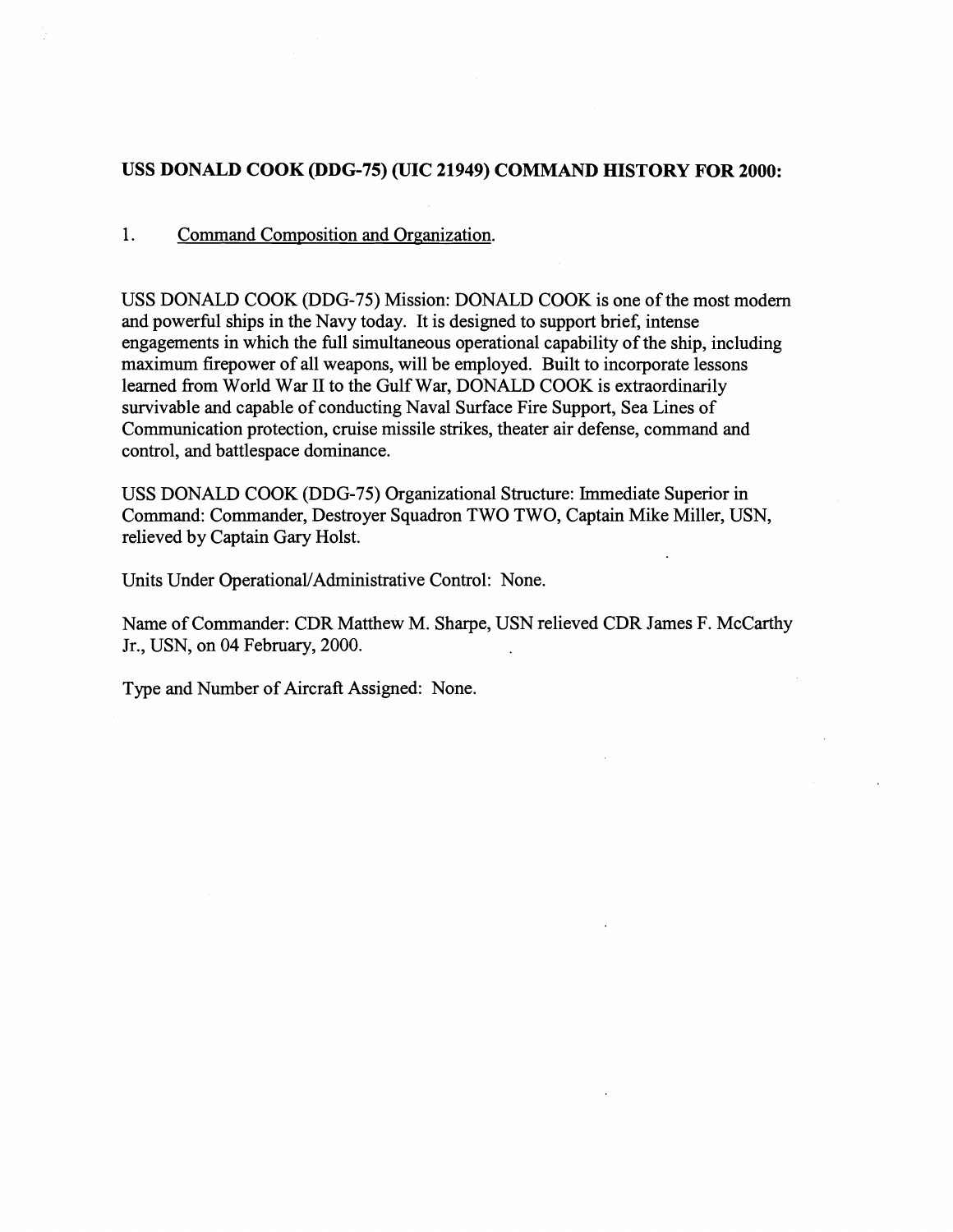# 2. Chronology

19 Noveniber 1999- January 2000: Inport Norfolk, VA 07 February 2000: U/W, Enroute Yorktown, VA 07- 10 February 2000: Inport Naval Weapons Station, Yorktown, VA 10 February 2000: U/W, Enroute Norfolk, VA 10 February-12 March 2000: Inport Norfolk, VA 1 **3** - 17 March 2000: U/W, Enroute Gulf of Mexico 18-20 March 2000: Inport Pensacola, FL 21 March- 07 April 2000: U/W COMPTUEX and Enroute Norfolk, VA 08 April-09 May 2000: Inport Norfolk, VA 09-22 May 2000: U/W VACAPES/Cheny Point OPAREAs for JTFEX 22 May- 20 June 2000: Inport Norfolk, VA, POM 21 -23 June 2000: U/W on Maiden Deployment, Enroute NPROA 23-27 June 2000: U/W Missile Exercise and NSFS Qualification, Vieques, PR 27 June- 06 July 2000: U/W Enroute Mediterranean Sea and Cartagena, Spain, Inchop  $6<sup>th</sup>$  Fleet 06-11 July 2000: Inport, Cartagena, Spain 11-13 July 2000: U/W Western Mediterranean Sea 13-17 July 2000: Inport, Villefranche, France 17-19 July 2000: U/W Western Medierranean Sea 19-24 July 2000: Inport Naples, Italy 24-28 July 2000: U/W Mediterranean and Adriatic Seas 28 July- 02 August 2000: Inport Venice, Italy 02-08 August 2000: U/W Adriatic and Eastern Mediterranean Seas 08-15 August 2000: Inport Haifa, Israel 15-16 August 2000: U/W Transit Suez Canal, Inchop  $5<sup>th</sup>$  Fleet 16-20 August 2000: U/W Red Sea 20 August 2000: Brief Stop for Fuel, Aden, Yemen 20-24 August 2000: U/W Enroute Bahrain 24-27 August 2000: Inport Bahrain 28 August- 09 September 2000: U/W Arabian Gulf 09-12 September 2000: Inport Abu Dhabi, UAE 13-29 September 2000: U/W Arabian Gulf 29 September- 03 October 2000: Inport Dubai, UAE 04-10 October 2000: U/W Arabian Gulf 10- 13 October 2000: U/W Transit Straits of Homuz, U/W Enroute Aden, Yemen 13-29 October 2000: U/W Operation Determined Response, Gulf of Aden 29 October- 02 November 2000: U/W Bandar Imran and Bandar Fuqum, Yemen 02-09 November 2000: U/W Gulf of Aden/ North Indian Ocean 09 November- 12 December 2000: U/W Enroute Norfolk, VA 12 December 2000- 22 January 2001: Inport Norfolk, VA, Post-Deployment Leave and Standown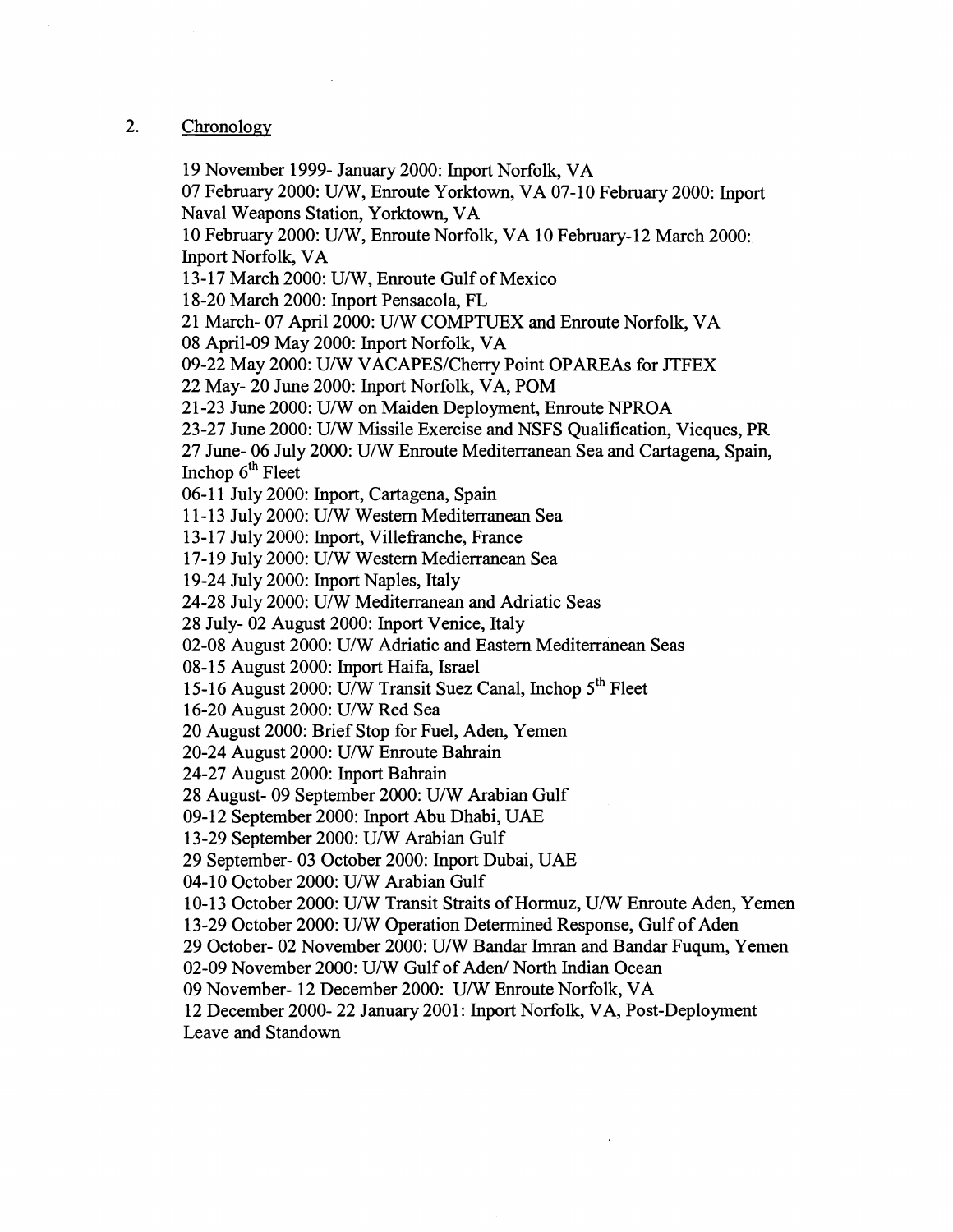# **3.** Narrative

# 19 November 1999- 29 January 2000: Inport Norfolk, VA

DONALD COOK enjoys a long period in homeport over the holidays. Many Sailors attend schools or team trainers, while others focus on preparations for the upcoming Change of Command.

#### 29 January 2000- 01 Februarv 2000: U/W VCOA

DONALD COOK spends a few days at sea to integrate new crewmembers and refresh training for the upcoming exercises and deployment. Also, the new Commanding Officer is onboard learning about his new command.

#### 0 1-07 February 2000: Inport Nauticus, Norfolk, VA

DONALD COOK spends these days at the site of the Change of Command. Many Sailors enjoy the opportunities offered by the downtown location while other struggle with parking difficulties and problems with shore power. Rehersals for the Change of Command go smoothly and everything is ready for the ceremony.

04 February 2000: CDR Matthew M. Sharpe relieves CDR James F. McCarthy as Commanding Officer

The ceremony is held indoors at Nauticus with DONALD COOK visible in the background through a large picture window. ARer the ceremony, many Sailors enjoy the reception in heated tents and liberty for the weekend.

# 07 February 2000: U/W, Enroute Yorktown, VA 07-10 February 2000: hport Naval Weapons Station, Yorktown. VA

DONALD COOK spends several days receiving its deployment munition. The crew can now see deployment is not far away.

# 10 February 2000: U/W, Enroute Norfolk, VA 10 February-12 March 2000: Inport Norfolk. VA

DONALD COOK returns home after a successful and safe visit to Yorktown. Preparations continue for COMPTUEX with the George Washington Battle Group. Although she did not win the Battle "E", DONALD COOK is recognized with Command and Control, Engineering, Logistics, and Maritime Excellence Awards.

### 13-17 March 2000: U/W, Enroute Gulf of Mexico

DONALD COOK commences COMPTUEX with the Battle Group. As the ships travel in company to the Gulf of Mexico, DONALD COOK is able to conduct ASW exercises with other units in the "Tongue of the Ocean".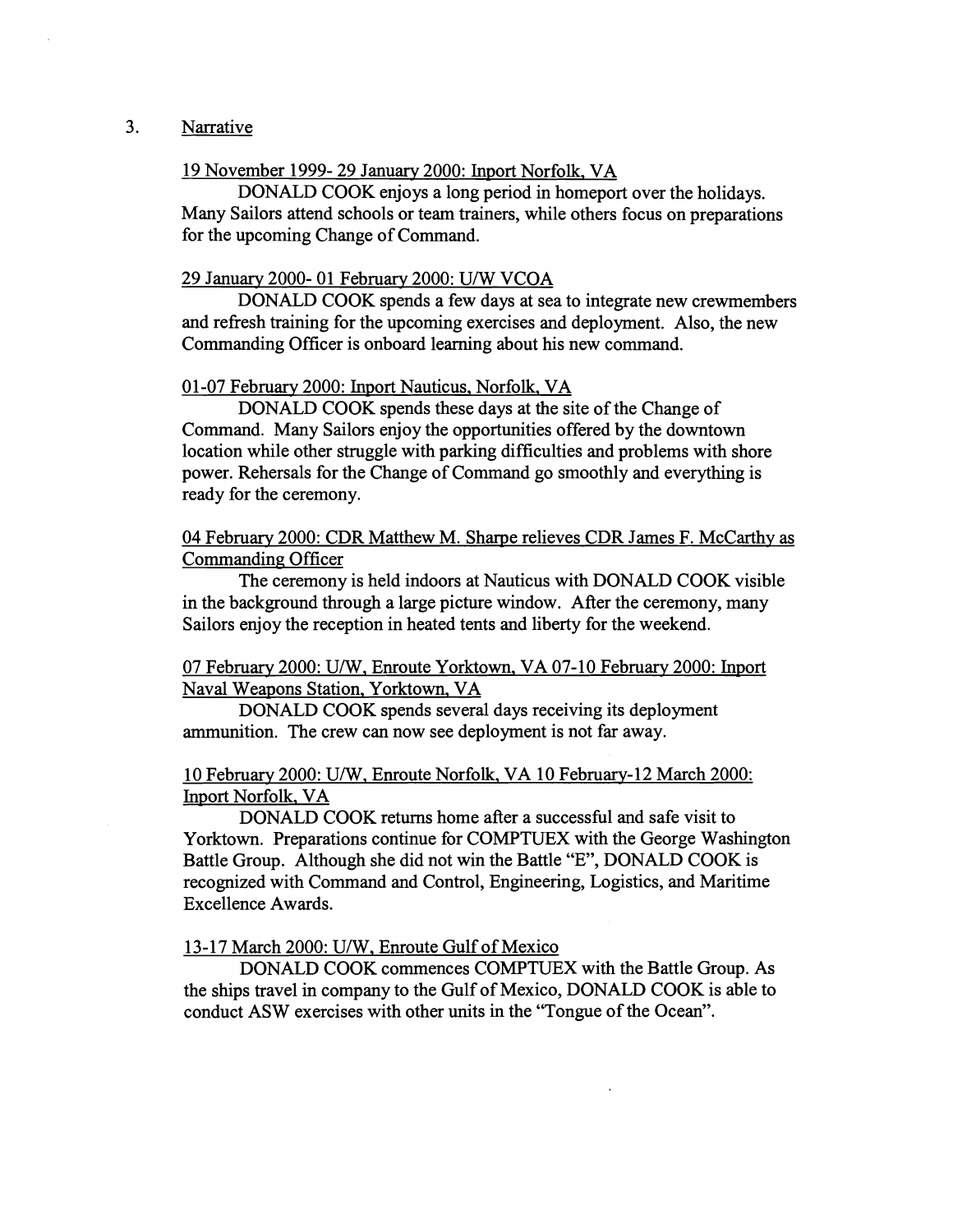## 18-20 March 2000: hport Pensacola. FL

DONALD COOK enjoys this port visit moored alongside USS BRISCOE. The beaches and nightlife of Pensacola and the surrounding area are popular with Sailors. The port visit is also an opportunity to prepare for COMPTUEX.

# 21 March- 07 April 2000: U/W COMPTUEX and Enroute Norfolk, VA

DONALD COOK again proves herself as a warfighter, this time in a carrier battle group environment. At one point an Explosive Ordinance Disposal Team comes onboard to simulate defusing Unexploded Ordnance. DONALD COOK excels in all aspects (ASW, AAW, and ASUW) of the scenario and is one of the only ships in the battle group not "killed". Upon completion of the COMPTUEX scenario, the Battle Group transits to VCOA for a missile firing event. Unfortunately, due to difficulties with the drones ashore, DONALD COOK is unable to fire and the event is postponed.

#### 08 April-09 Mav 2000: Inport Norfolk, VA

DONALD COOK returns home after an intense month of training with the George Washington Battle Group. Preparations continue for the graduate exercise, JTFEX and for the deployment. Schools and Team Trainers continue during this period. The Naval Surface Fire Support and Radar Navigation Teams are re-certified and a team attends school for Visit, Board, Search, and Seizure training.

## 09-22 May 2000: U/W VACAPES/Cherry Point OPAREAs for JTFEX

DONALD COOK successfully completes her final exercise before the deployment. The two week event included all units of the George Washington Battle Group and the Saipan Amphibious Readiness Group. DONALD COOK served as Green Crown, conducted Maritime Interception Operations, escorted USS SUPPLY, and simulated fighting off small boat attacks. Upon completion of the exercises, DONALD COOK returns to Norfolk for the POM period.

## 22 May- 20 June 2000: Inport Norfolk, VA, POM

DONALD COOK makes final preparations for deployment in her last month at home, Many Sailors attend schools or take leave during this period.

## 21-23 June 2000: U/W on Maiden Deployment, Enroute NPROA

Following many emotional good-byes on the pier, DONALD COOK embarks on her maiden deployment. Training for operations in the 5<sup>th</sup> and 6<sup>th</sup> Fleets continues as does final preparation for the live firing exercises.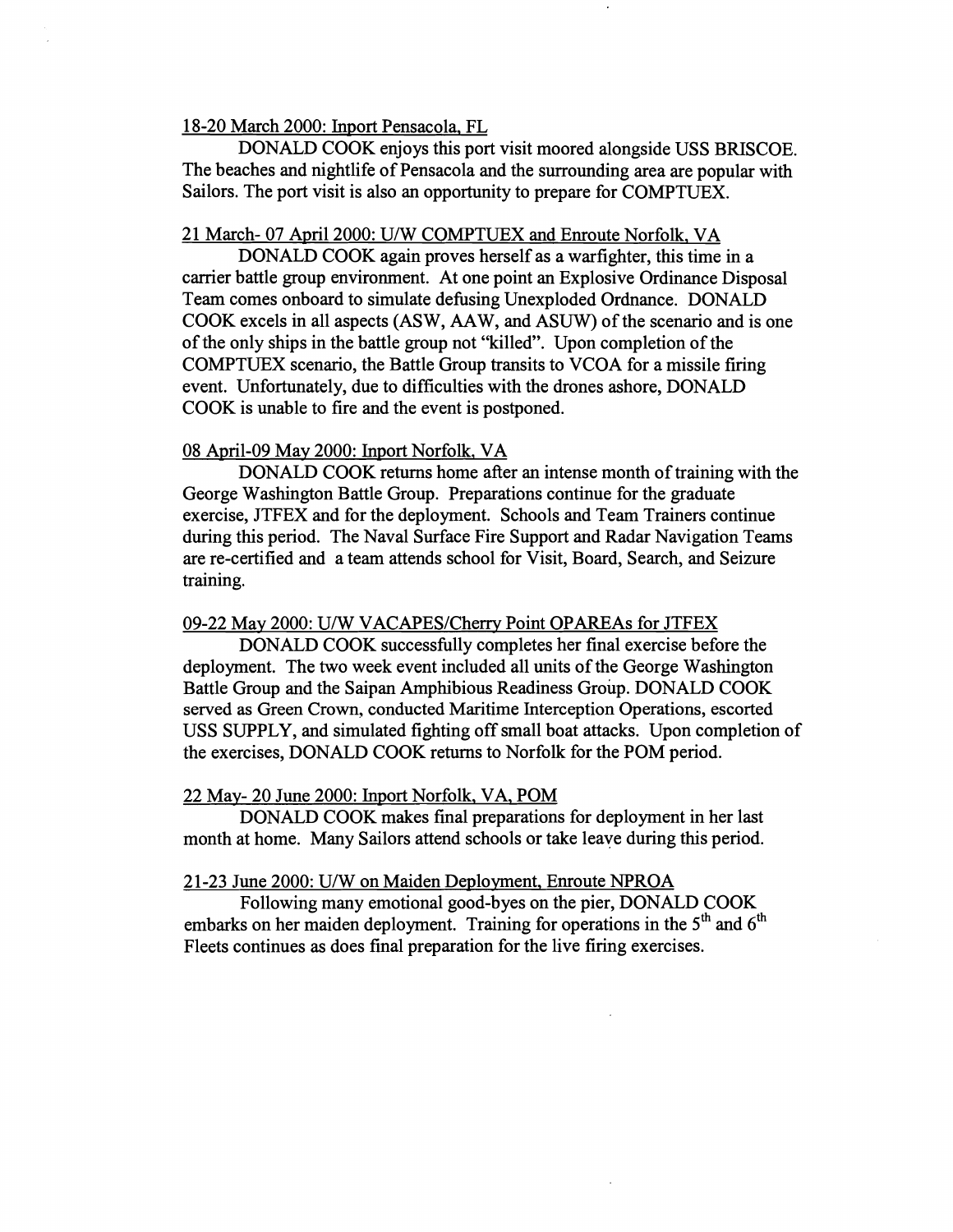23-27 June 2000: U/W Missile Exercise and NSFS Qualification, Vieques. PR

DONALD COOK conducts missile exercises and a Naval Surface Fire Support Exercise in the Northern Puerto Rican OPAREA and on the Island of Vieques. The George Washington Battle Group is the first in over a year to conduct exercises at the Atlantic Fleet Weapons Test Facility. Protests delay some events, but the exercises continue. DONALD COOK shoots a nearly perfect 105 of 106, and eventually wins the James F. Chezek Memorial Gunnery Award.

# 27 June- 06 July 2000: U/W Enroute Mediterranean Sea and Cartagena, Spain, Inchop  $6<sup>th</sup>$  Fleet

The Battle Group continues operating together as they transit to the Mediterranean. The transit presents a last opportunity for training before entering a real-world environment. On the night of 05-06 July, DONALD COOK passes between the "Pillars of Hercules" and the Rock of Gibraltar and enters the Mediterranean.

## 06-11 July 2000: Inport, Cartagena, Spain

DONALD COOK'S first port visit of the deployment provides a welcome break for the crew. Sailors enjoy tours to the churches or Murcia, and the beaches and Medival Tournaments of Benidorm. Also, Sailors perform Community Service clearing and restoring the garden of a local retirement home.

#### 11-13 July 2000: U/W Western Mediterranean Sea

During a quick, uneventful transit to the French Riviera, DONALD COOK hits some rough seas in the Gulf of Lyon.

#### 13-17 July 2000: Inport, Villefranche, France

DONALD COOK enjoys another port visit, this time to the beautiful French Riviera. The ship is inport over Bastille Day and many Sailors watch the fireworks from the ancient castle in the town. Others enjoy the opportunity to travel to Nice and Monaco. Several Officers and Senior Enlisted are invited to a reception at the prefect's mansion and review a parade.

#### 17-19 July 2000: U/W Western Medierranean Sea

During the brief transit to Naples, DONALD COOK stops off Gaeta, Italy to transport VIP's in her small boats and to stand-by for Submarine tow operations, if needed.

#### 19-24 Julv 2000: Inport Naples, Italy

DONALD COOK Sailors enjoy the cuisine and culture of Italy as work continues to prepare for operations in the Adriatic and Eastern Mediterranean. Many Sailors are able to visit the Island of Capri, Pompeii, and Rome during this port visit.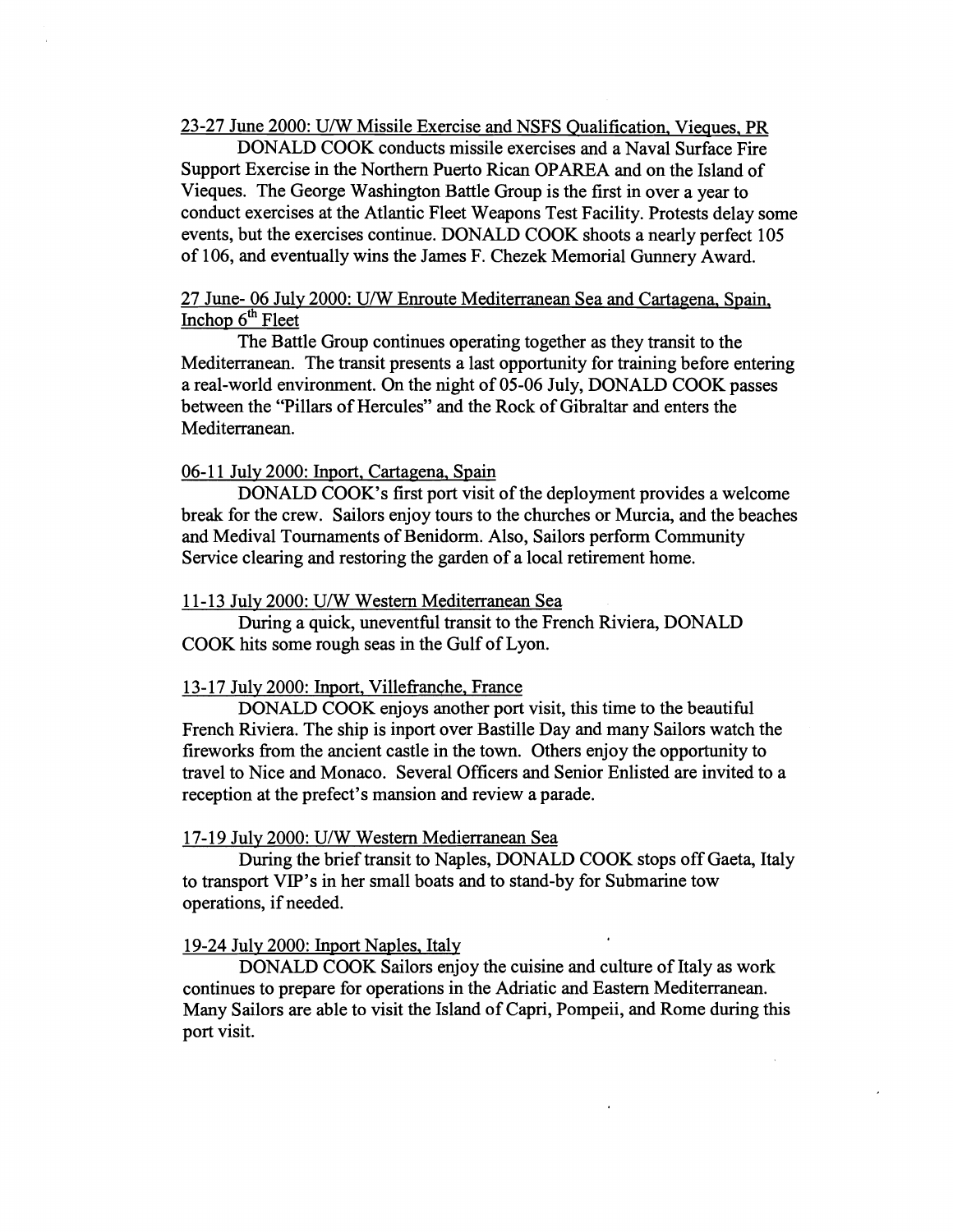## **24-28** Julv **2000:** U/W Mediterranean and Adriatic Seas

DONALD COOK participates in Operation Deliberate Guard in the Adriatic and helps control aircraft over the former Yugoslavia. This Underway is another excellent training opportunity.

## **28** July- **02** August **2000:** Inport Venice, Italy

This port visit gets off to a rough start as the Liberty Launch that takes Sailors between the port and DONALD COOK'S anchorage is unable to pick up more than one load of Sailors due to worstening weather conditions. However, the next day the weather improves and Sailors enjoy the beautiful and historic city of Venice. Everyone knows this will be the last liberty port for months, since Haifa will be a working port.

## **02-08** August **2000:** U/W Adriatic and Eastern Mediterranean Seas

Participating in Operation Deliberate Guard and then conducting Chemical, Biological, Radiological Training onboard takes up much of this underway period. There is some concern about the shallowness of Haifa Harbor, but the port visit is still scheduled.

#### **08-** 15 August **2000:** Inport Haifa, Israel

Although everyone is busy making final preparations for entering **5th** Fleet and conduction Maritime Interception Operations, Sailors find time to enjoy the Holy Land. Tours to Jerusalem and Bethlehem are popular as are the restaurants and clubs of Haifa. In the Mediterranean Sea DONALD COOK hosted a French Navy Ensign and Five Midshipmen from various NROTC Units around the country.

# 15-16 August 2000: U/W Transit Suez Canal, Inchop 5<sup>th</sup> Fleet

Using her AEGIS Weapons System, DONALD COOK conducts Joint testing with the Israelis regarding the Arrow Missile System in order to improve the Israeli's ability to defend themselves. Following a Replenishment at Sea, DONALD COOK anchors off Port Said, Egypt. DONALD COOK starts her transit of the canal after midnight with USS Hawes in company.

#### **16-20** August **2000:** U/W Red Sea

Following an exhausting, but uneventful transit, DONALD COOK enters the Red Sea and the **5th** Fleet with USS HAWES.

# **20** August **2000:** Brief Stop for Fuel. Aden, Yemen

This Brief Stop ends up taking all day and a part of the night because of delays in starting due to problems on the fueling pier. USS HAWES fuels first, while DONALD COOK waits outside the harbor.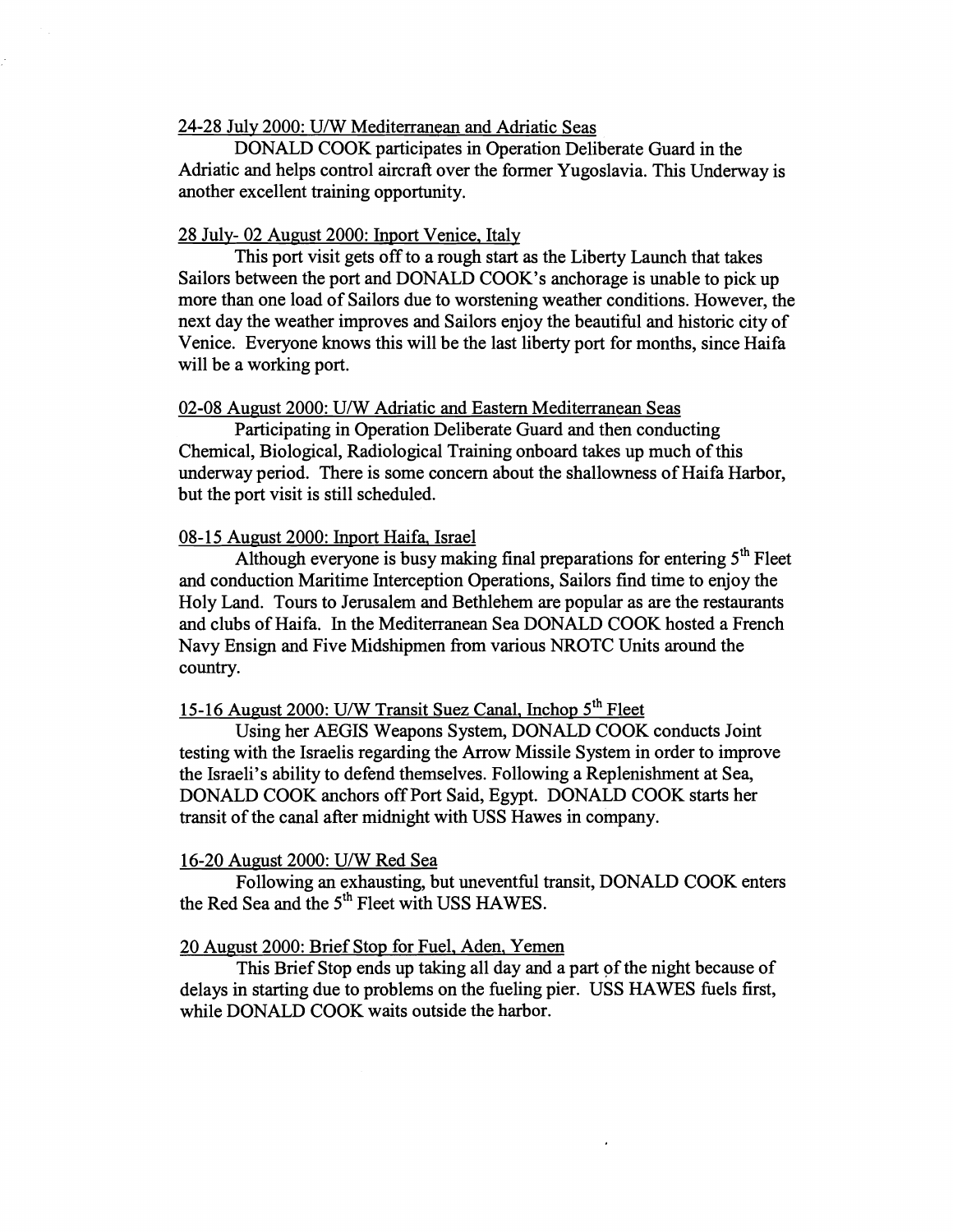## 20-24 August 2000: U/W Enroute Bahrain

DONALD COOK and HAWES continue their transit and make final preparations for operations in the Arabian Gulf. The ships transit the Straits of Hormuz on 23 August.

# 24-27 August 2000: Inport Bahrain

DONALD COOK visits Bahrain for inchop briefs and to make final preparations for her mission in the Arabian Gulf. sailors enjoy the facilities of the US Naval Base and the unique local culture.

#### 28 August- 09 September 2000: U/W Arabian Gulf

DONALD COOK observes the traffic patterns of the smugglers, conducts queries and boardings and controls aircraft. Avoiding Dhows, operations with other ships, helicopters, and Replenishments at Sea punctuate the daily routine. The oppressive heat changes the watch routine for the engineers to three hour watches and everyone drinks plenty of water to avoid becoming a heat casualty.

#### 09-12 September 2000: Inport Abu Dhabi, **UAE**

DONALD COOK visits this interesting combination of new and ancient. Some Sailors take tours of the desert while others enjoy shopping at the many souks in town. The hotels and their westem-style restaurants are popular hangouts as well.

# 13-29 September 2000: U/W Arabian Gulf

DONALD COOK conducts MI0 SURGE operations and operates in the Northern Arabian Gulf with US and Multi-National units. The pace and intensity of boardings and queries increases and everyone works hard. DONALD COOK observes the traffic patterns of the smugglers, conducts queries and boardings and controls aircraft. Avoiding Dhows, operations with other ships, helicopters, and Replenishments at Sea punctuate the daily routine. The oppressive heat continues and everyone drinks plenty of water to avoid becoming a heat casualty.

#### 29 September- 03 October 2000: Inport Dubai, UAE

DONALD COOK endures a sand storm inport. Also, Sailors enjoy the local water park, tours, shopping, malls, and restaurants. This port visit is a well deserved break for the crew after the intensity of recent operations.

# 02 October 2000: LCDR Charles W. Rock relieves LCDR Andy T. Paul as Executive Officer

#### 04-10 October 2000: U/W Arabian Gulf

DONALD COOK continues her Maritime Interception Operations, but spends most of her time baby sitting a suspected smuggler. Everyone is looking forward to the return to the Mediterranean and cooler weather. During her time in the Arabian Gulf, DONALD COOK conducted over 40 queries and 13 boardings, hosted a Kuwaiti Officer, and operated with two battle groups.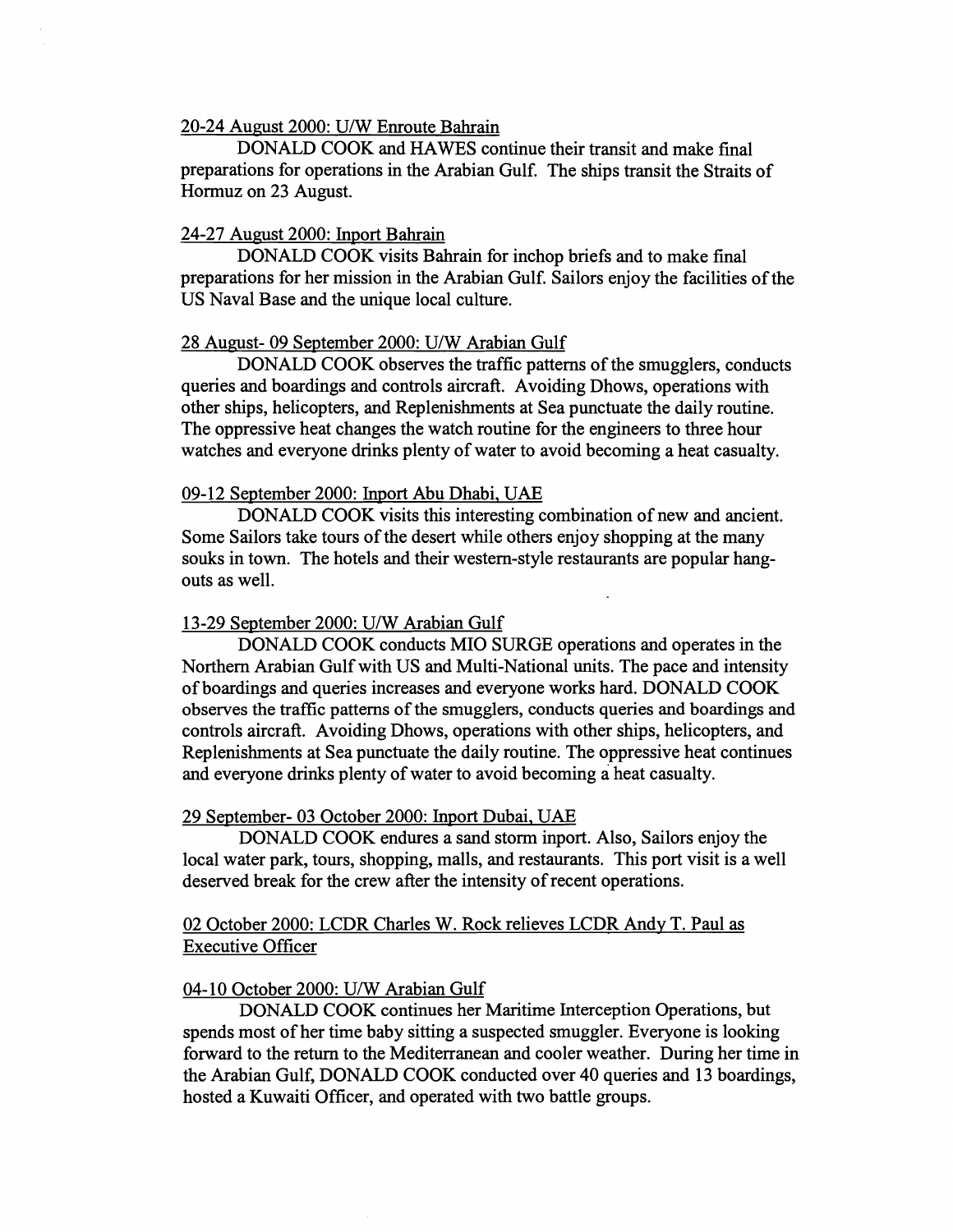10-13 October 2000: U/W Transit Straits of Hormuz, U/W Enroute Aden, Yemen

DONALD COOK transits the Straits of Hormuz with USS HAWES and heads for a Brief Stop for Fuel, scheduled for Aden, Yemen on 14 October. On October 12, word of an explosion onboard USS COLE in Aden is received and DONALD COOK and HAWES proceed towards the scene at best speed.

#### 13-29 October 2000: U/W Operation Determined Response, Gulf of Aden

DONALD COOK and HAWES are the first American ships to reach Aden after the attack on COLE. Immediately, the transfer of supplies begins. Soon, DONALD COOK sends a Rescue and Team. While the first team is onboard, flooding begins again and COLE loses power. Sailors work side by side with their counterparts on COLE to stop the progressive flooding and restore COLE'S electrical systems. DONALD COOK Sailors find an innovative way to use SCBA charging pumps to supply start air to a Gas Turbine Generator. Another Rescue and Assistance Team relieves the first team, and later many Sailors stand Engineering or Security watches on COLE. DONALD COOK briefly leaves the scene to rendezvous with the *MN* Blue Marlin for a docking conference regarding the COLE.

29 October- 02 November 2000: U/W Bandar Imran and Bandar Fuqum, Yemen On 29 October, COLE gets underway with the help of Yemeni tugs and to the sounds of American rock music. DONALD COOK and the other ships of JTF Determined Response provide security. COLE transits to the bay of Bandar Imran where she meets with *MN* Blue Marlin. Later the ships move to Bandar

Fuqum where COLE is loaded on *MN* Blue Marlin. DONALD COOK and the other ships provide security.

### 02-09 November 2000: U/W Gulf of Aden/ North Indian Ocean

DONALD COOK begins the long transit home escorting *MN* Blue Marlin and USNS Walter S. Diehl. The start of the trip is uneventful and provides an opportunity to catch up on rest, training, administration, and other items that were not priorities during the operations off Yemen.

### 09 November- 12 December 2000: U/W Enroute Norfolk, VA

DONALD COOK celebrates crossing the equator on 09 November and nearly 250 "slimy polywogs" are transformed into "trusty shellbacks". USNS Walter S. Diehl is detached off South Afiica. DONALD COOK rendezvous with USNS Leroy Grumman off West Africa and leaves COLE and *MN* Blue Marlin in the Carribbean. During the transit preparations for return home start and training and end of deployment tasks continue. DONALD COOK passes through every geographical Commander in Chief's Area of Operations on the return home.